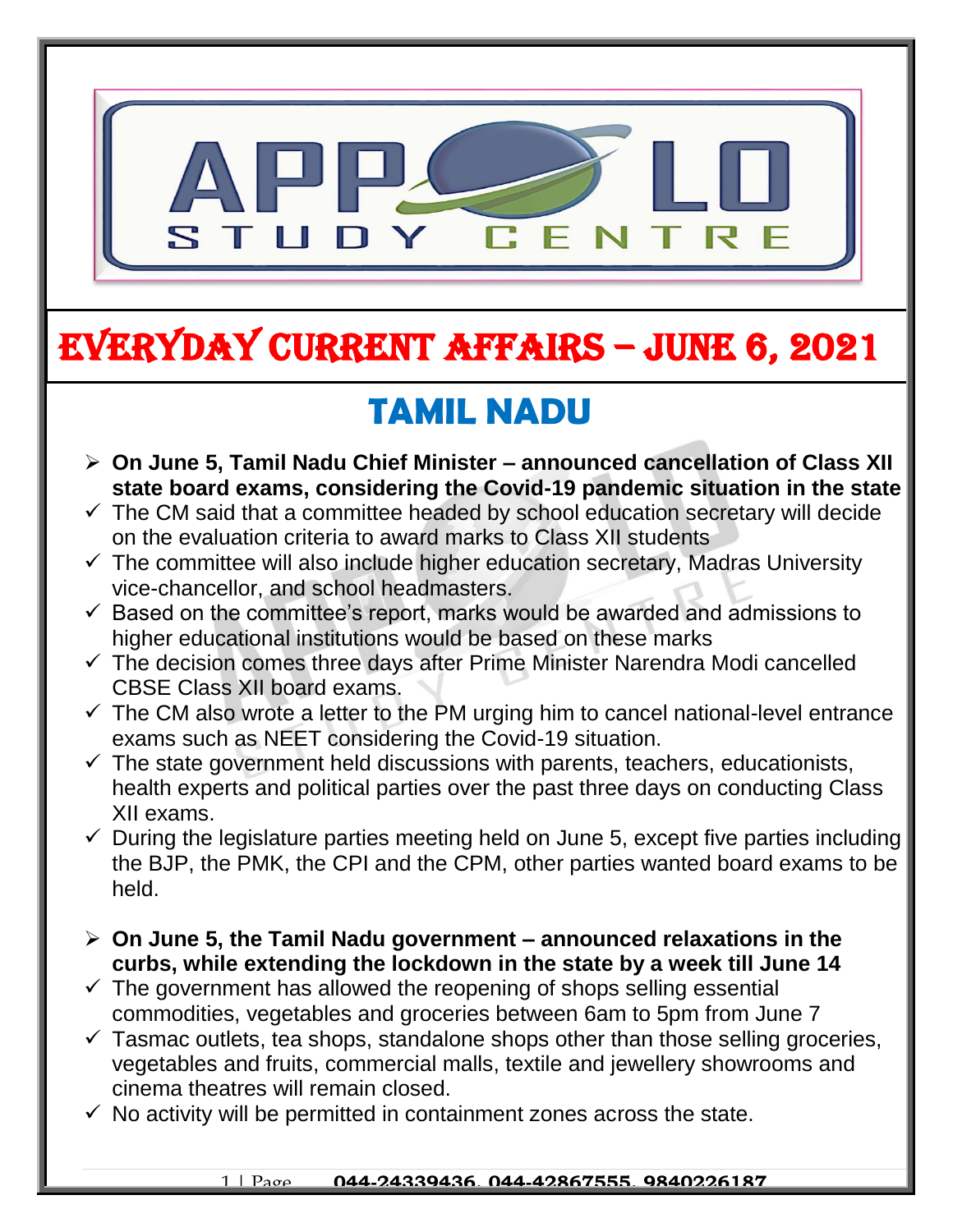

- $\checkmark$  Curbs on public and private bus transport and metro rail will continue.
- $\checkmark$  Takeaway services will continue to be permitted in restaurants, hotels, bakeries and mess from 6am to 10am, noon to 3pm and from 6pm to 9pm.
- $\checkmark$  People employed in private organisations and IT/ITES companies must work from home.
- $\checkmark$  All government offices can function with 30% workforce across the state and subregistrar offices can issue 50% tokens a day for registrations
- $\checkmark$  Passengers with e-registration shall be permitted in rental vehicles, taxis and autos.
- $\checkmark$  Taxis will be permitted with three passengers apart from driver, and autos will be permitted with two passengers
- $\checkmark$  Travelling to The Nilgiris, Kodaikanal, Yercaud, Yelagiri and Courtallam for emergency reasons will be permitted after getting e-pass from the respective district collectors.
- $\checkmark$  Inter-state and inter-district travel in case of individuals allowed for medical emergencies/funeral/last rites with e-registration, while intra-district travel for the same reasons is allowed without e-registration.
- $\checkmark$  Continuous process industries and industries manufacturing essential commodities can continue to operate
- $\checkmark$  Export units that have export commitments or orders and their vendor units can function with 10% workforce for export related work and to send samples
- **The Tamil Nadu government's global tender for getting Covid-19 vaccine – fails to attract bidders as on June 5, the last day for tender submission.**
- $\checkmark$  The winning bidder was to supply the vaccine that can be stored in 2°C–8°C within 180 days, progressively from the date of the purchase order.
- $\checkmark$  The state government, along with Tamil Nadu Medical Service Corporation, will decide on further course of action.
- $\checkmark$  With no bidders, the state must wait for central supply or buy directly from manufacturers — Serum Institute of India and Bharat Biotech.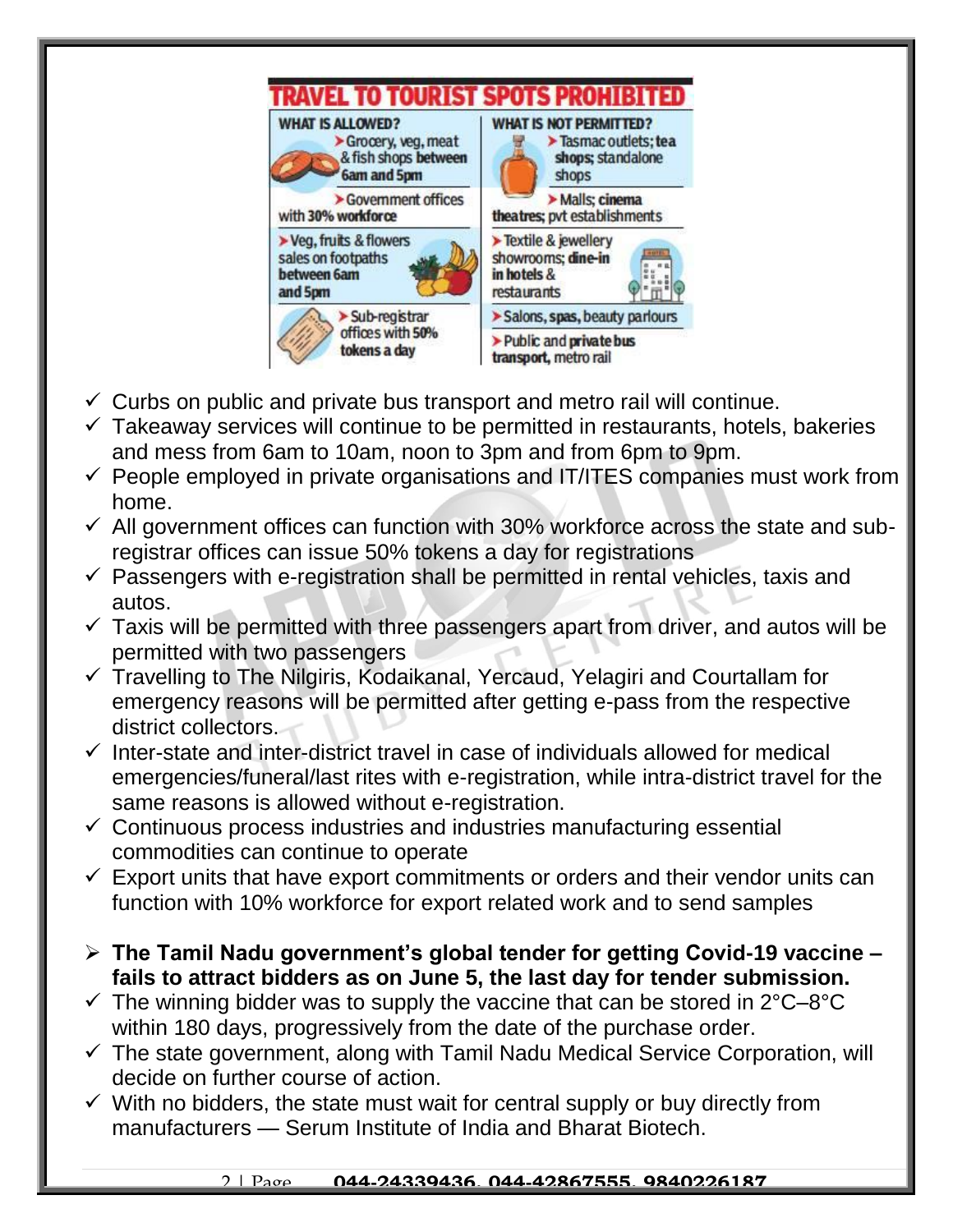- $\checkmark$  The Centre allots the quantity of vaccines a state can buy from the domestic vaccine makers.
- $\checkmark$  The state was earlier allotted nearly 1.1 crore doses of the vaccine.
- $\checkmark$  After giving administering 96.74 lakh (and excluding wastage), the state was left with the 1.52 lakh doses, as on date.
- $\checkmark$  On May 15, the state issued a global tender to source 3.5 crore units of Covid-19 vaccine to inoculate people in the 18-44 years age group free of cost.
- $\checkmark$  The state has 3.65 crore people in the age group.
- $\checkmark$  The aim is to cover 70% of these demographic around 2.5 crore people with 5 crore doses of the vaccine.
- $\checkmark$  Many states including Kerala, Telangana and Haryana have also reported that they were no bidders when they called for tenders.
- **The state government – has announced to provide dry ration including rice, dhal, and eggs to 33 lakh students in Classes I to VIII enrolled under the noon meal programme for the vacation period from May 2021.**
- $\checkmark$  Under the scheme, students enrolled in Classes I to V will receive 3.1kg rice, 1.2 kg dhal and10 eggs a month.
- $\checkmark$  Students in Classes VI to VIII will receive 4.6kg rice and 1.2kg dhal and 10 eggs a month
- $\checkmark$  The scheme aims to provide dry ration along with eggs to primary and upper primary students under the National Food Securities Act
- $\checkmark$  This would cost the government ₹45 crore and is included in the annual work plan and budget for 2021-22.
- $\checkmark$  The beneficiaries of the MGR Nutritious Meal Programme will receive two months' ration by June-end.
- **On June 5, Chief minister M K Stalin - formed a committee headed by retired HC judge Justice A K Rajan to study the impact of NEET on medical admissions.**
- $\checkmark$  In its election manifesto, the DMK promised to abolish the NEET entrance exam.

'TO ENSURE SOCTAL JUSTICE' > NEET scores-based MBBS  $\blacktriangleright$  After attempts of providing admission was introduced in NEET coaching to govt school **TN in 2017** students did not yield results, TN introduced a 7.5% special  $\triangleright$  One of the main criticisms quota for these students in of the common entrance test 2020. Around 400 students is that it enables repeaters to from govt colleges got grab more MBBS seats. Only admission to medical colleges 12% repeaters got MBBS seats last year in 2016 (before NEET), but the rate jumped to 38% in 2017. > As a poll promise, DMK said 50% in 2018 and 70% in 2019 it would abolish NEET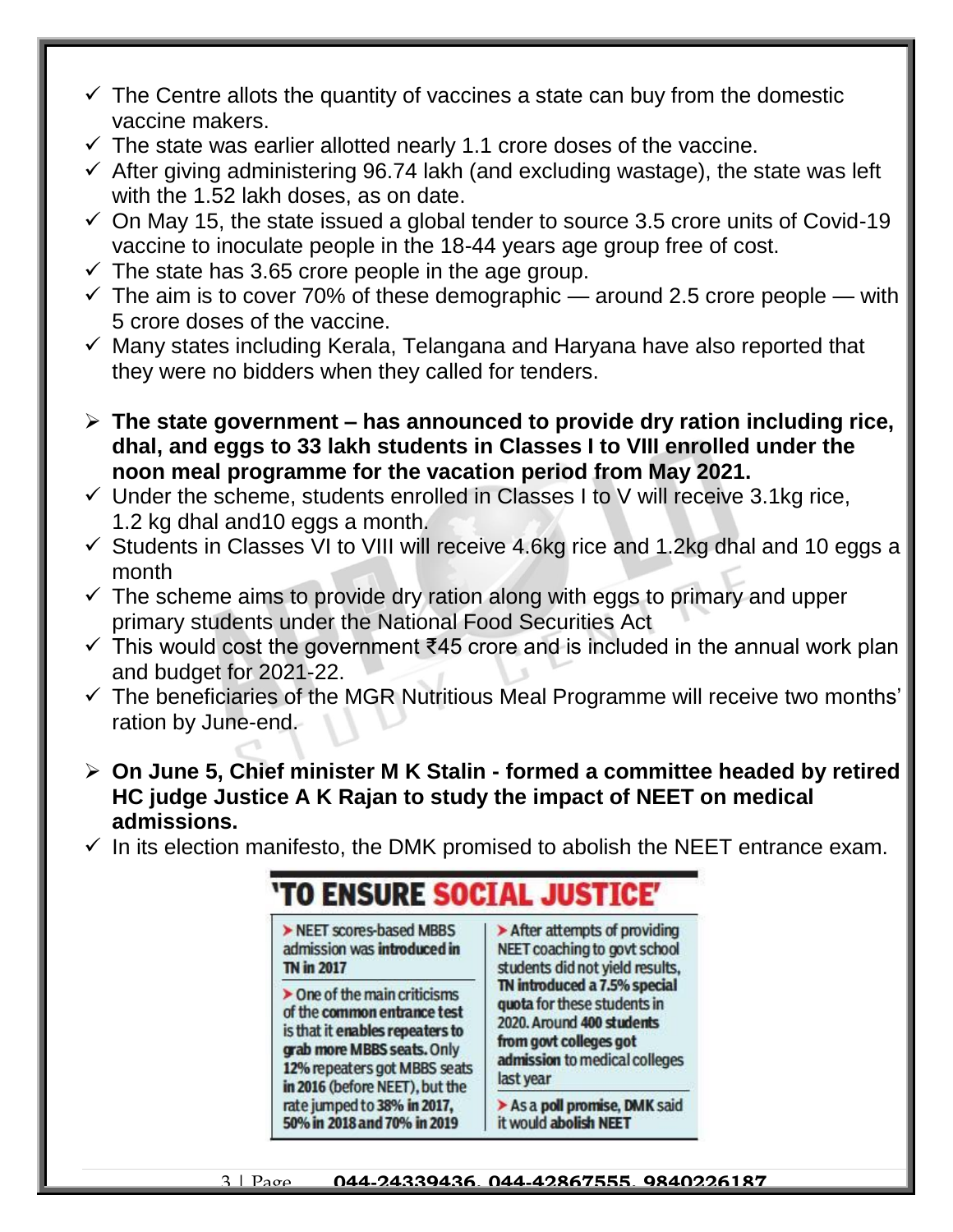- $\checkmark$  The committee will study whether the common medical entrance test has affected socially backward students in the past few years.
- $\checkmark$  If it has, then the committee will suggest alternative admission methods for the benefit of all students and possible legal remedies for implementing these admission methods.
- $\checkmark$  Educationists and officials also will be part of this high level committee
- $\checkmark$  The previous AIADMK government introduced 7.5% special reservation for government school students in medical admissions, as those students could not join medical colleges after the introduction of NEET in 2017.
- **The Hindu religious and charitable endowments (HR&CE) department – has tied up with ELCOT to digitize and store property documents of temples under its control**
- $\checkmark$  About four crore pages of property documents are being digitised and stored using blockchain technology
- $\checkmark$  Blockchain technology is being used to ensure that none of the documents are hacked and tampered-with in future
- $\checkmark$  The initiative aims to safeguard the documents from tampering and preventing fraudulent property registrations
- $\checkmark$  The digital imprints would be stored in three different locations in the country.
- $\checkmark$  The HR&CE is doing the work with the help of Tamil Nadu e-Governance Agency.
- $\checkmark$  The digitised documents would be stored in the Elcot facility at Perungudi in Chennai, Tamil Nadu Disaster Recovery Centre in Trichy and National Informatics Centre in Pune.
- $\checkmark$  Commissioner and other senior officials would be given a digital key to access the data directly.
- $\checkmark$  The department launched the task of scanning the documents in association with ELCOT on June 4.
- $\checkmark$  The work was started by HR&CE minister P K Sekar Babu.
- $\checkmark$  Documents from 1900 to 1921 have been taken up for scanning now.
- $\checkmark$  ELCOT is using a software to capture even faded text to convert into readable format.
- $\checkmark$  The project is aimed at achieving transparency and preserving the documents of more than 44,000 temples and their properties such as land and buildings.
- $\checkmark$  The temples have 4.75 lakh acres of land and more than 55,000 buildings, including marriage halls and shops across the state.
- $\checkmark$  The department is planning to complete the process, estimated to cost Rs. 4 crore, within the next six months.

#### **STATES**

 **Chief Minister of Assam, Himanta Biswa Sarma – appointed 13 "Guardian Ministers" for 34 districts of the state**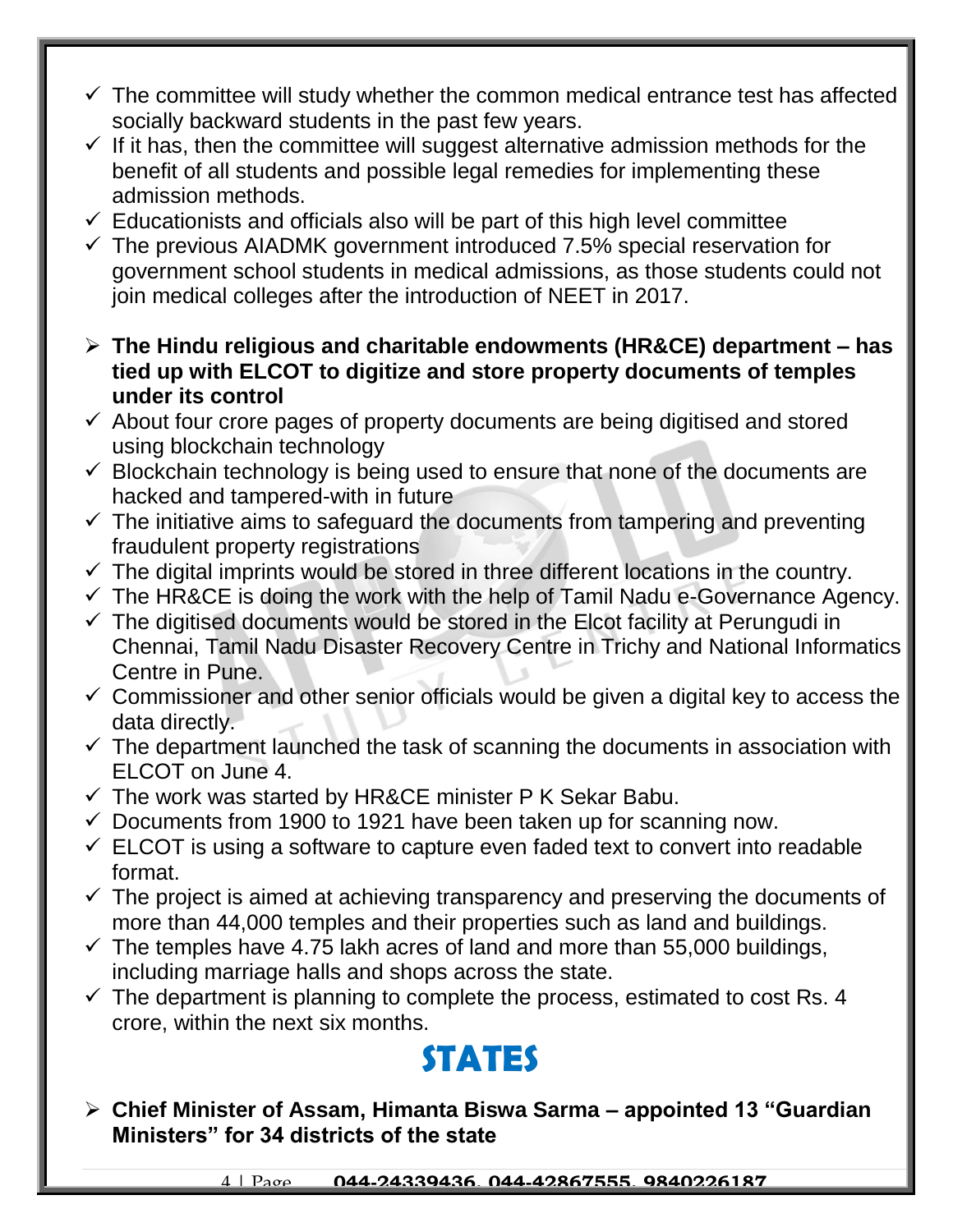- $\checkmark$  The 'Guardian Ministers' will ensure balanced, speedy and sustainable developments in all the districts.
- $\checkmark$  They will be responsible to implement and resolve issues related to government's policy decisions, administrative reforms, infrastructure projects and welfare schemes
- $\checkmark$  The 'Guardian Ministers' can also suggest policy decisions for the welfare and development of district to the government.
- $\checkmark$  Further, they can recommend awards for best practices in districts and prepare a 'Vision Document' in consultation with district administration.
- $\checkmark$  These Ministers will be responsible for administration in the districts under their charge, without directly getting involved with people from those districts
- $\checkmark$  Out of the 13 ministers, eight ministers were allocated three districts each and five ministers were allocated two districts each.
- $\checkmark$  The guardian ministers will be assigned with a secretary each and both will have to visit their districts at least once a month.
- $\checkmark$  They will also have to visit the districts during emergency situations and conduct extensive tours during natural disasters like floods, cyclones etc.
- **Kerala – to introduce a 'Smart Kitchen Project' to modernise kitchens and ease the difficulty faced by homemakers in household chores**
- $\checkmark$  The Kerala government's revised budget for the current fiscal has allocated an amount of Rs 5 crore for the initial phase of the scheme
- $\checkmark$  The project would be implemented through the Kerala State Financial Enterprises (KSFE), a state-run chit fund and lending firm.
- Chief Minister of Kerala, Pinarayi Vijayan announced a secretary level committee to formulate guidelines and recommendations on implementation of the project
- $\checkmark$  Under the scheme, KSFE would give soft loans to women for purchasing household gadgets or equipment
- $\checkmark$  The cost of household equipment can be repaid as instalments within a particular period.
- $\checkmark$  The interest of the loan/cost would be equally shared among the beneficiary, local self-government body and the state government.
- $\checkmark$  Members of Kudumbashree, which is Kerala's women empowerment and poverty alleviation scheme, would get preference in purchasing kitchen gadgets under smart kitchen scheme

### **NATIONAL**

- **India - has advanced the target date for achieving 20% ethanol-blending in petrol by five years to 2025 from 2030**
- $\checkmark$  This was announced by Prime Minister Narendra Modi on June 5, after the release of 'ethanol blending road map 2020-25' on the occasion of World Environment Day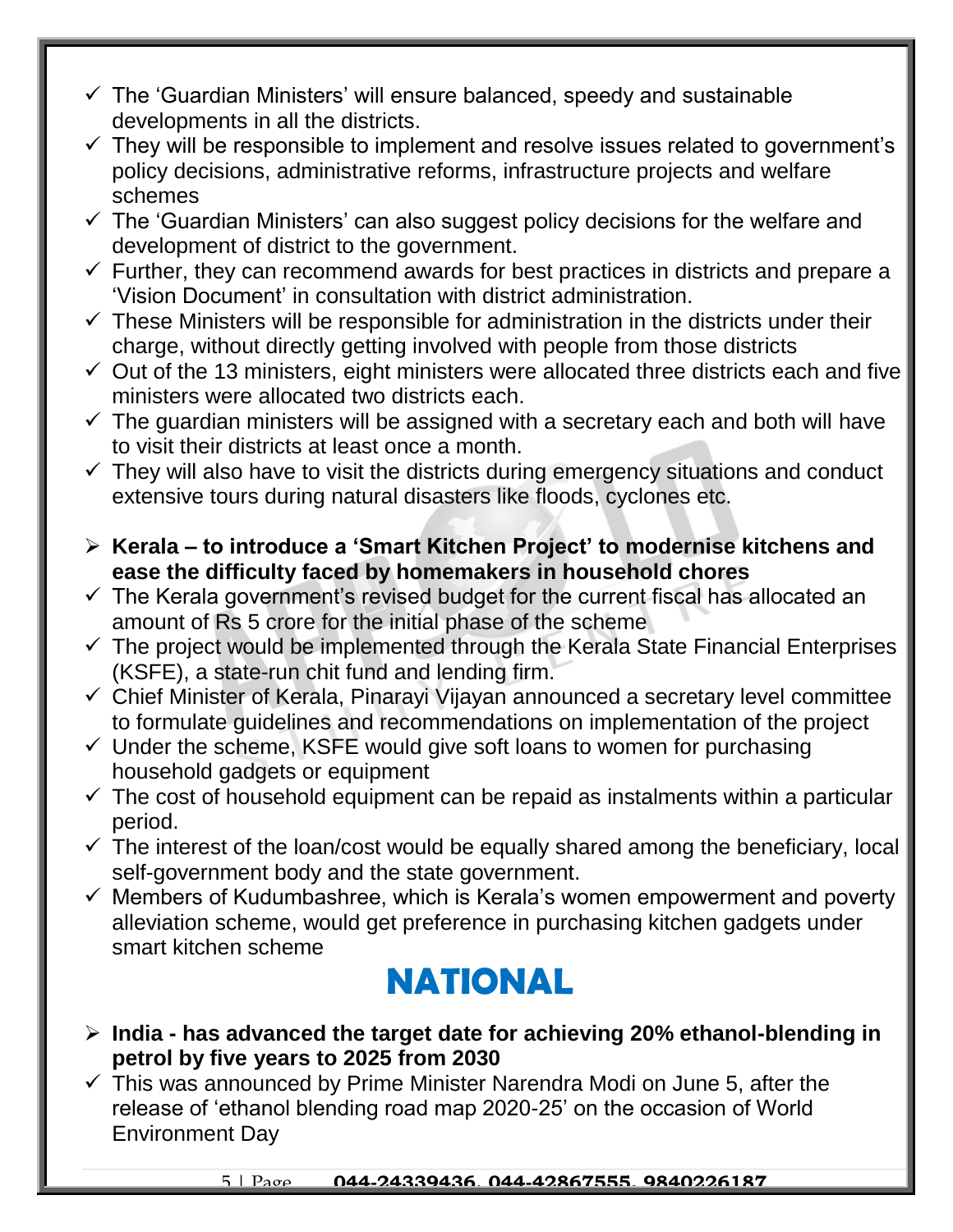- $\checkmark$  The decision of India aims to cut carbon emissions and reduce reliance on foreign oil.
- $\checkmark$  Ethanol extracted from sugarcane as well as damaged food grains such as wheat and broken rice and agriculture waste is less polluting and its use also provides farmers with an alternate source of income.
- $\checkmark$  Last year, the government had set a target of reaching 10% ethanol blending in petrol (10% of ethanol mixed with 90% of petrol) by 2022 and 20% blending by 2030.
- $\checkmark$  Currently, about 8.5% ethanol is mixed with petrol as against 1-1.5% in 2014
- $\checkmark$  Higher blending has led to ethanol procurement jumping from 38 crore litres to 320 crore litres.
- Last year, oil companies spent ₹21,000 crore on ethanol procurement.
- $\checkmark$  Earlier this week, the oil ministry had issued a gazette notification mandating the commencement of up to 20% blending of ethanol in petrol from April1, 2023.
- $\checkmark$  India is the world's third-biggest oil importer, relying on foreign suppliers to meet over 85% of its demand.
- **The income tax department - will launch its new e-filing portal on June 7 aimed at providing convenience to taxpayers and faster processing of returns.**
- $\checkmark$  All interactions and uploads or pending actions will be displayed on a single dashboard for follow-up action by taxpayer on the portal www.incometax.gov.in.
- $\checkmark$  Free of cost ITR preparation software would be available with interactive questions to help taxpayers for ITRs 1, 4 (online and offline) and ITR 2 (offline) initially.
- $\checkmark$  The facility for preparation of ITRs 3, 5, 6, 7 will be made available shortly
- $\checkmark$  Taxpayers would be able to proactively update their profile to provide certain details of income, including salary, house property, business/profession, which will be used in pre-filing their ITR.
- $\checkmark$  Detailed enablement of pre-filing with salary income, interest, dividend and capital gains will be available after TDS and SFT statements are uploaded (due date is June 30).
- $\checkmark$  The new tax payment system will be launched on June 18, after the advance tax instalment date to avoid any taxpayer inconvenience.
- $\checkmark$  The mobile app will also be released subsequent to the initial launch of the portal, to enable taxpayers to get familiar with the various features.
- **Union minister of state (independent charge) for Ayush, Kiren Rijiju launched the Ayush Clinical Case Repository (ACCR) portal, and the third version of Ayush Sanjivani mobile app in a virtual event recently**
- $\checkmark$  The Ayush Clinical Repository (ACCR) portal (https://accr.ayush.gov.in/) will serve as a platform to support both Ayush practitioners and general public.

#### 6 | Page **044-24339436, 044-42867555, 9840226187**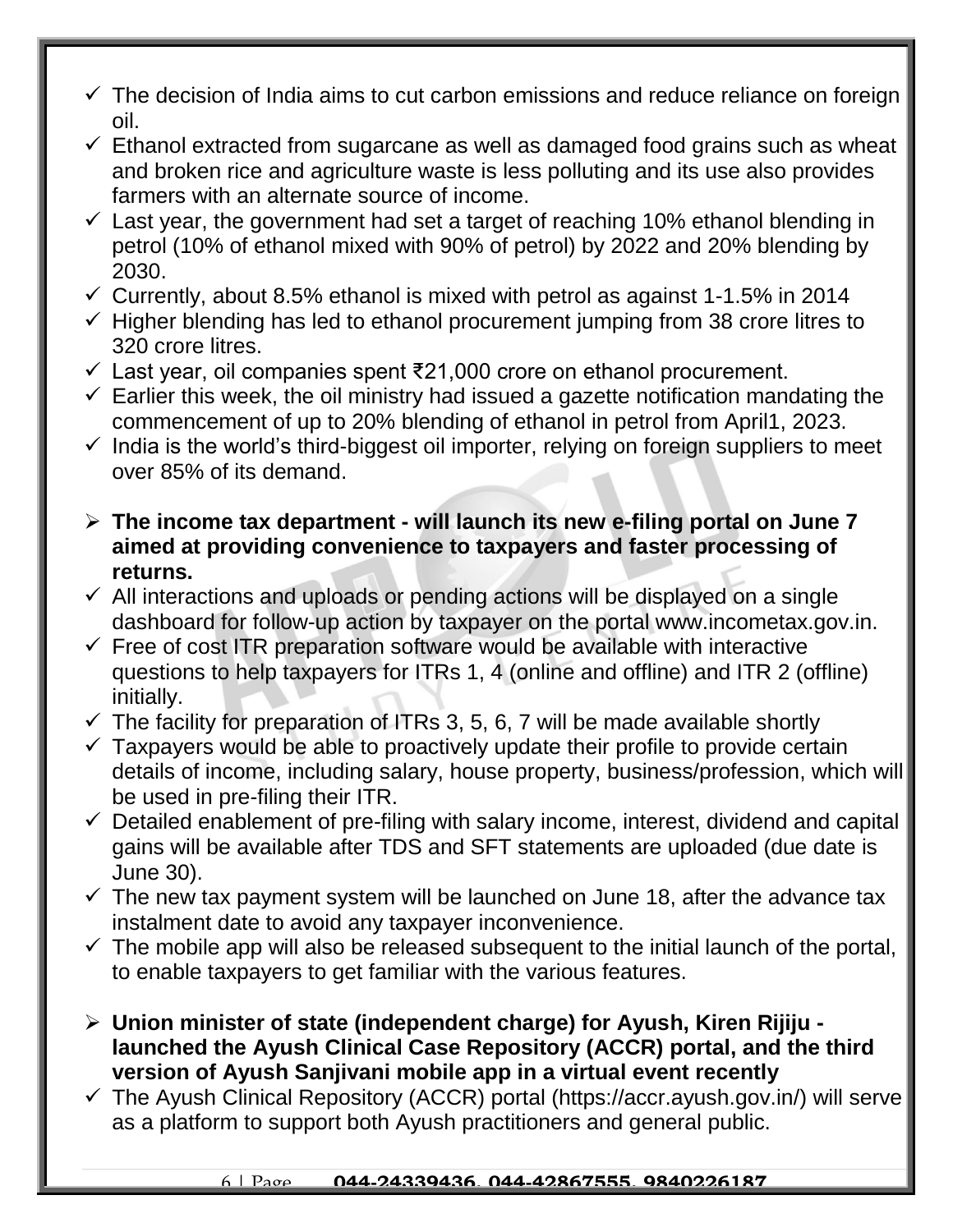

- $\checkmark$  It aims to disseminate information about clinical outcomes, research and analysis achieved by Ayush practitioners on a large scale.
- $\checkmark$  It will also portray the strengths of Ayush systems for treatment of various disease conditions
- $\checkmark$  The Ayush Sanjivani app facilitates a significant study and documentation regarding the efficacy of selected Ayush interventions such as Ayush-64 and Kabasura Kudineer medicines in managing asymptomatic and mild to moderate patients of COVID-19.
- $\checkmark$  It was developed by Ministry of AYUSH and Ministry of Electronics & Information Technology (MEITY).
- $\checkmark$  The app generates data on usage of AYUSH (Ayurveda, Yoga, Naturopathy, Unani, Siddha, Sowa-Rigpa and Homoeopathy) among the general public
- **Defence Minister, Rajnath Singh - has launched 'Services e-Health Assistance & Tele-consultation (SeHAT) OPD Portal' recently**



 $\checkmark$  The portal provides tele-medicine services to the serving armed forces personnel, veterans and their families

7 | Page **044-24339436, 044-42867555, 9840226187**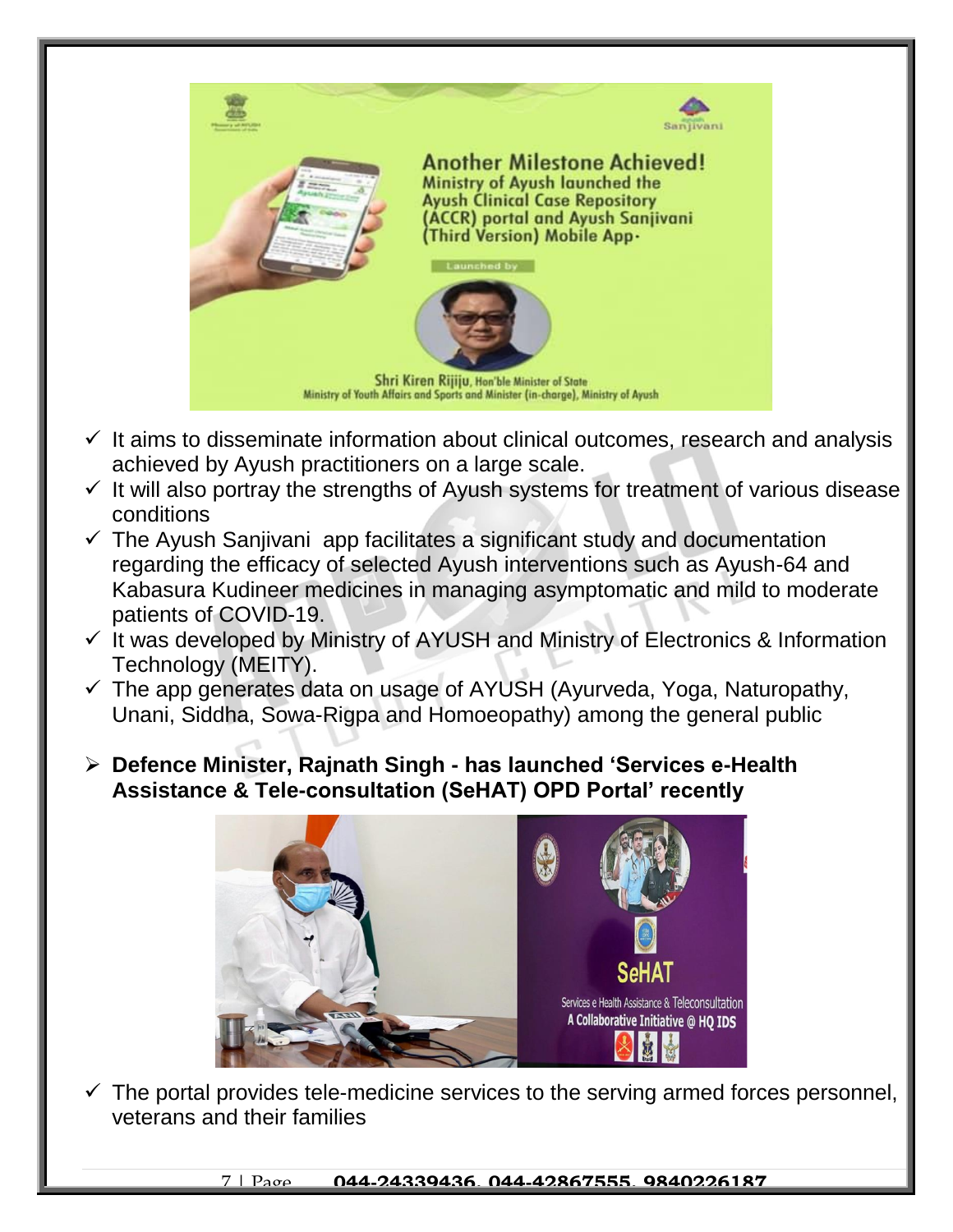- $\checkmark$  This is the final version of the SeHAT OPD portal with advanced safety features, as the trial version was made functional in August 2020.
- $\checkmark$  The services can be availed by registering on the website https://sehatopd.in/
- $\checkmark$  More than 6,500 medical consultations have already been carried on the beta version by service doctors
- Chief of Defence Staff Gen Bipin Rawat, Army Chief Gen MM Naravane and Navy Chief Admiral Karambir Singh also attended the event.
- $\checkmark$  During the event, the defence minister also talked about the anti-Covid oral drug 2-deoxy-D-glucose (2-DG) developed by the Institute of Nuclear Medicine and Allied Sciences (INMAS), a leading laboratory of the DRDO, in collaboration with Dr Reddy's Laboratories (DRL), Hyderabad.
- **The Centre - has recently constituted a panel of state ministers to examine valuation of services by online gaming portals to levy GST.**
- $\checkmark$  They will also examine services by casinos and race courses.
- $\checkmark$  The panel comprises of seven-members with Gujarat Deputy Chief Minister Nitin Patel being the convener
- $\checkmark$  Other members include- Maharashtra Deputy Chief Minister Ajit Pawar, Arunachal Pradesh Deputy Chief Minister Chowna Mein, West Bengal Finance Minister Amit Mitra, Tamil Nadu Finance Minister PTR Palanivel Thiagarajan, Goa Transport Minister Mauvin Godinho, and Karnataka Home Minister Basavaraj Bommai.
- $\checkmark$  The panel will submit its report in six months to GST Council headed by Union Finance Minister and comprising state Finance Ministers.
- $\checkmark$  At present, 18% GST is levied on services like casinos, horse racing and online gaming.

### **INTERNATIONAL**

- **On June 5, the Group of Seven (G7) countries – reached a landmark deal to levy higher global taxation on multinationals such as Google, Facebook, Apple and Amazon.**
- $\checkmark$  Companies that make billions of dollars often pay negligible tax by utilising legal and accounting loopholes to the fullest.
- $\checkmark$  They usually shift profits and tax revenues to low-tax countries regardless of where their sales are made, thereby avoiding to pay higher taxes in their traditional home countries.
- $\checkmark$  The finance ministers of G7 advanced economies agreed to levy a minimum global corporate tax rate of at least 15% on multinationals on a country by country basis.
- $\checkmark$  Companies will also have to pay more tax in the countries where they make sales.
- $\checkmark$  The meeting was hosted at the 19th-century mansion near Buckingham Palace in central London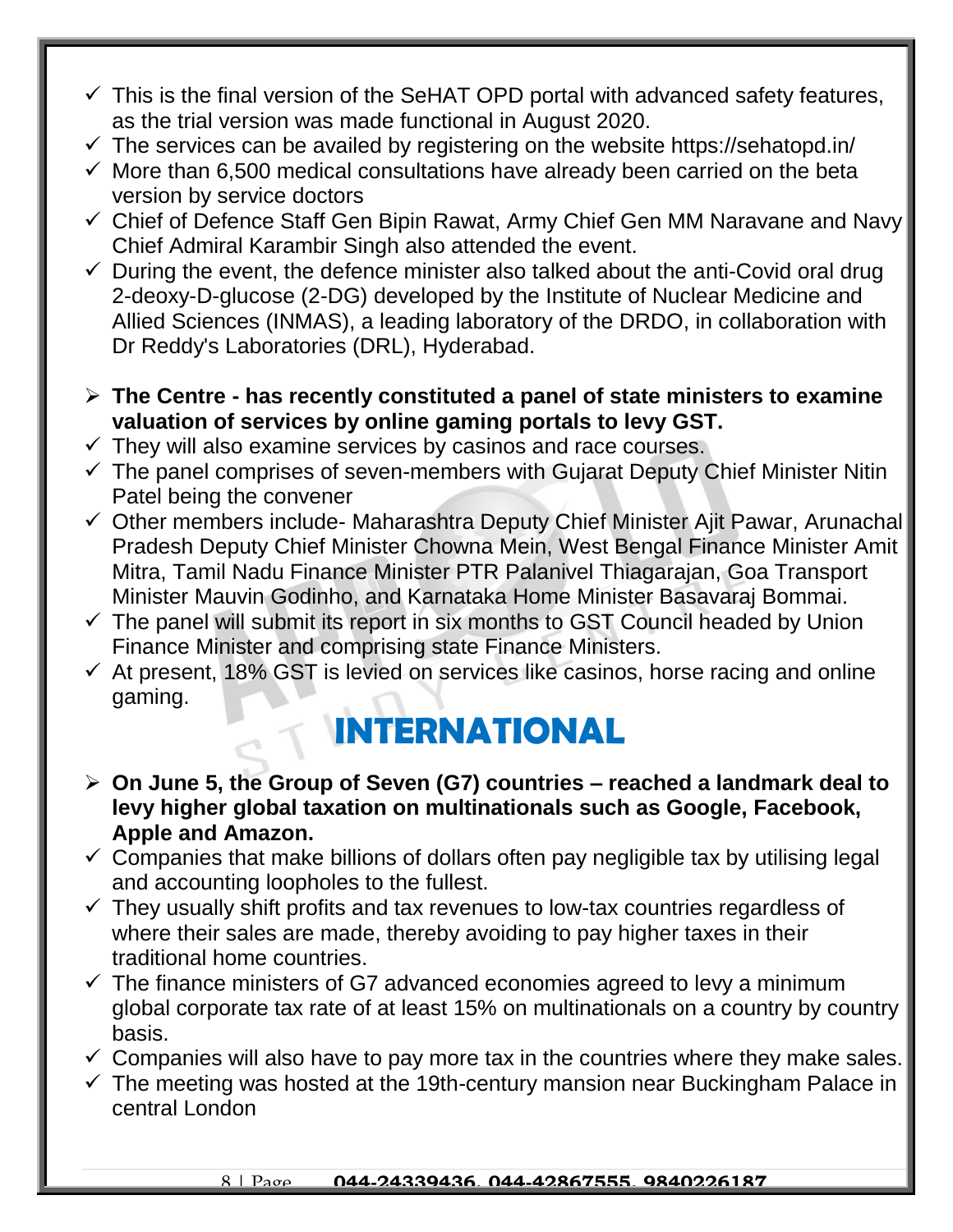- $\checkmark$  It was the first time finance ministers have met face-to-face since the start of the pandemic.
- $\checkmark$  The 15% is above the level in countries such as Ireland but below the lowest level in the G7.
- $\checkmark$  The G7, comprising Britain, Canada, France, Germany, Italy, Japan and the United States, said it hoped to reach a final tax agreement at the July gathering of the expanded G20 finance ministers group in Venice.
- $\checkmark$  Amazon and Google welcomed the agreement and Facebook said it would likely pay more tax.
- $\checkmark$  In September 2019, India had slashed corporate taxes for domestic companies to 22 per cent and to 15 per cent for new domestic manufacturing units.
- $\checkmark$  The OECD (Organisation for Economic Co-operation and Development) has been coordinating tax negotiations among 140 countries for taxing cross-border digital services and curbing tax base erosion, including a global corporate minimum tax.
- **The second Follow-Up Report on Mutual Evaluation of Pakistan, released by the Asia Pacific Group of FATF – has announced the downgrade of Pakistan on one criteria**
- $\checkmark$  The regional affiliate of the Financial Action Task Force (FATF) has retained Pakistan on the "enhanced follow-up" status for outstanding requirements
- $\checkmark$  It had asked the country to strengthen its implementation of antimoney laundering and combating terror financing measures
- $\checkmark$  As per the report, Pakistan was re-rated to 'compliant' status on five counts and on 15 others to 'largely compliant'.
- $\checkmark$  Overall, Pakistan is fully 'compliant' with seven recommendations and 'largely compliant' with 24 others.
- $\checkmark$  The country is 'non-compliant' with two out of a total 40 recommendations.

#### **INDIA AND OTHER COUNTRIES**

- **India and Pakistan – arrived at an agreement to approve all pending assignment visas for diplomats and other staff members.**
- $\checkmark$  As per the understanding, both countries will approve the pending visas at the same time on the same day, June 16
- $\checkmark$  India had last month pulled out a few officials from its mission in Islamabad without waiting for Pakistan to approve visas for their replacements.
- $\checkmark$  Similarly, Pakistan too has been waiting for India to approve visas for diplomats and other staff members.
- $\checkmark$  The assignment visas are the visas meant for diplomats and foreign government officials
- $\checkmark$  Timely clearance of assignment visas allow them to carry out their duties on behalf of their national governments and it is essential for smooth functioning of foreign missions.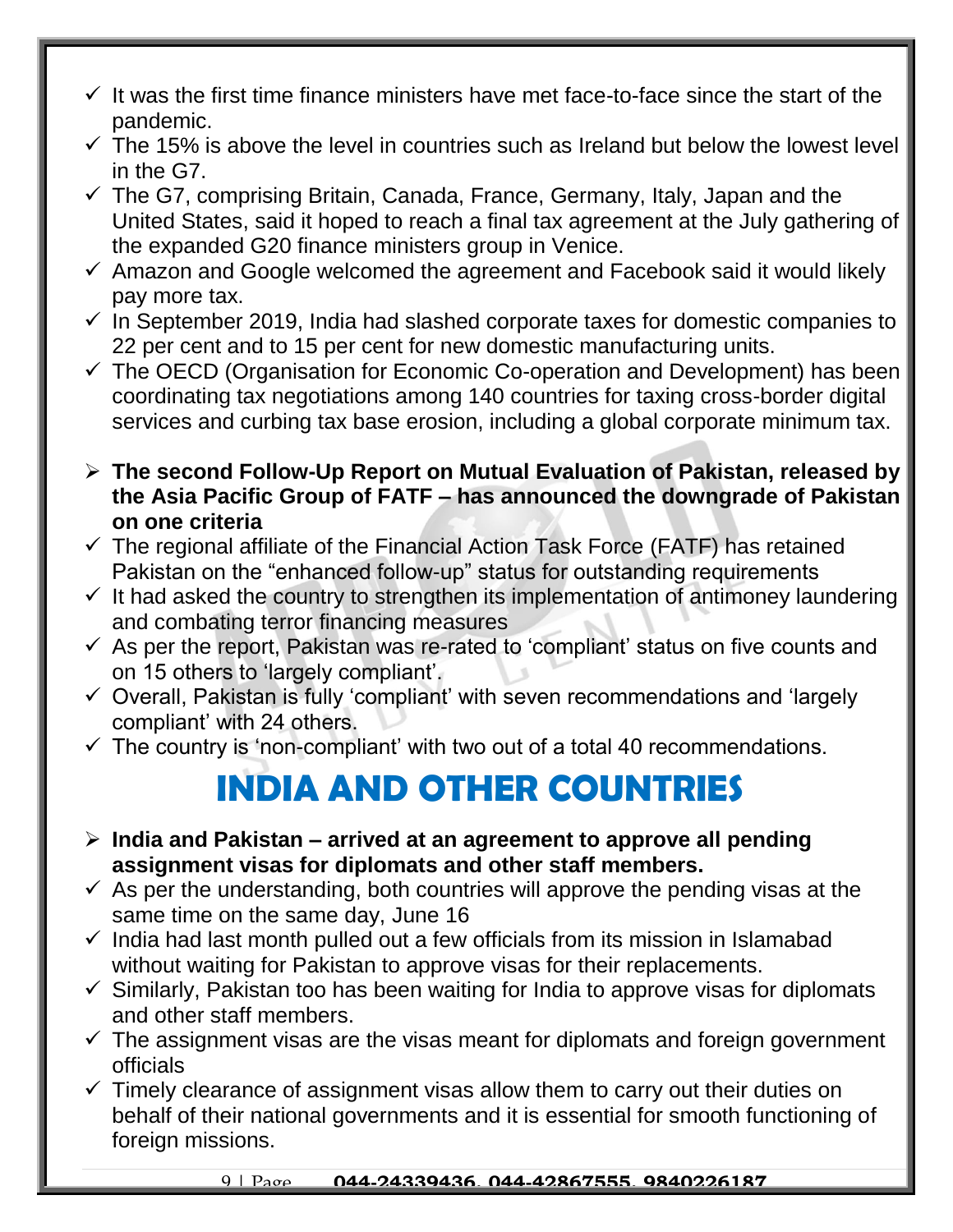- $\checkmark$  India and Pakistan have already halved the strength of their respective missions after India's decision to downgrade ties last year.
- $\checkmark$  Even before that, Pakistan had recalled its high commissioner after India's decision to revoke the special status of Jammu & Kashmir, forcing India to the same.
- **Brazil's health regulator Anvisa (Agência Nacional de Vigilância Sanitária) has given its approval to "exceptional import" of Bharat Biotech's Covid-19 vaccine 'Covaxin'.**
- $\checkmark$  The approval has been granted initially for "distribution and use under controlled conditions" four million doses of Covaxin, which can be used only under specific conditions
- $\checkmark$  After using the 4 million authorised doses, the agency will analyse the data for monitoring the use of the vaccine in order to assess the next quantities to be imported
- $\checkmark$  Brazil's health ministry had placed an order for 20 million doses.

# **SCIENCE, TECHNOLOGY & ENVIRONMENT**

 **Researchers from Indian Institute of Technology (IIT), Guwahati - have developed a 'smart window' material that can automatically control climate of buildings.**



- $\checkmark$  The 'smart window' material can control the amount of heat and light passing through it when voltage is applied to it, thereby ensuring effective 'automatic' climate control
- $\checkmark$  The researchers have designed smart window 'glasses' using noble metals as well as their relatively inexpensive alternatives

#### 10 | Page **044-24339436, 044-42867555, 9840226187**